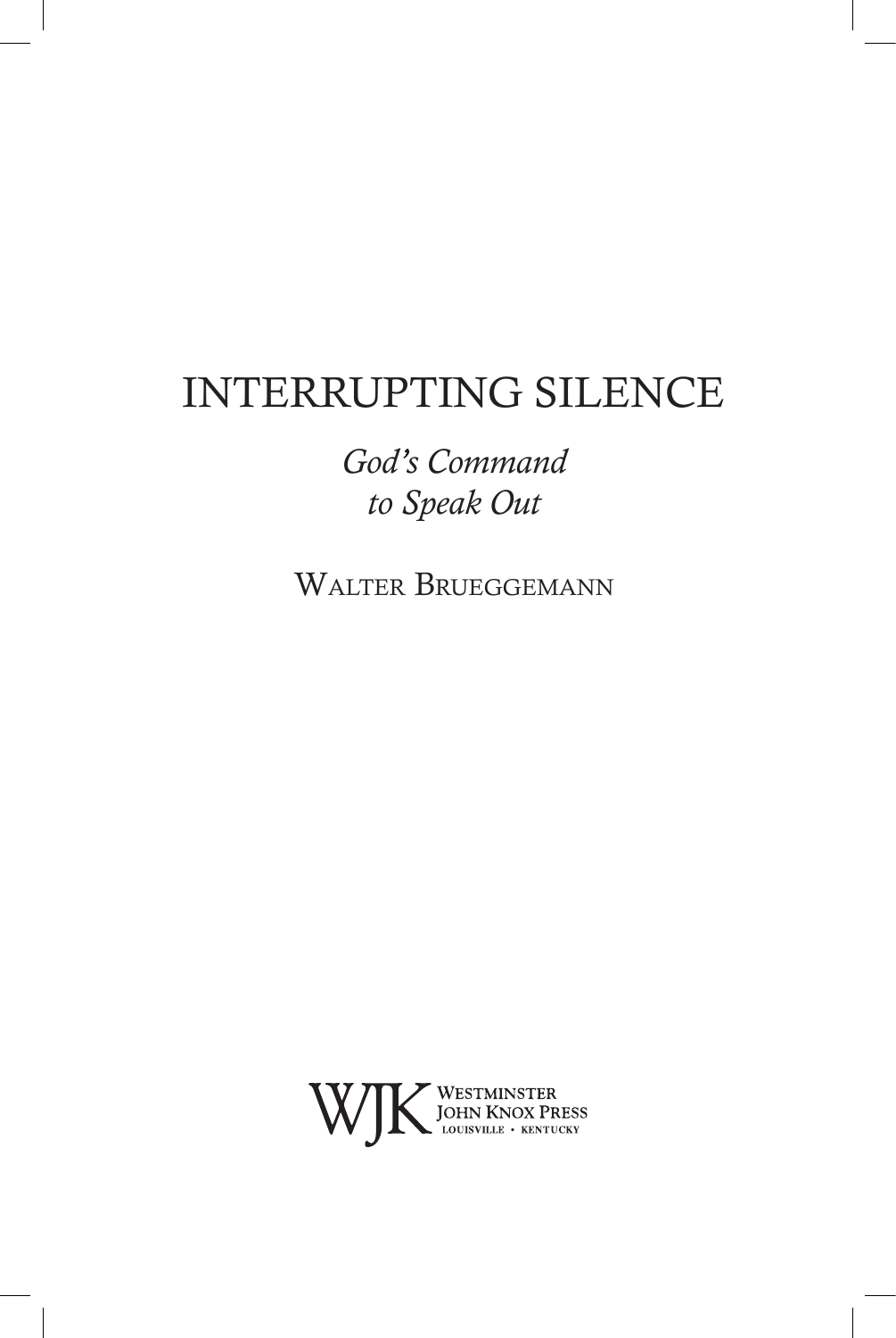© 2018 Walter Brueggemann

*First edition* Published by Westminster John Knox Press Louisville, Kentucky

#### 18 19 20 21 22 23 24 25 26 27—10 9 8 7 6 5 4 3 2 1

*All rights reserved*. No part of this book may be reproduced or transmitted in any form or by any means, electronic or mechanical, including photocopying, recording, or by any information storage or retrieval system, without permission in writing from the publisher. For information, address Westminster John Knox Press, 100 Witherspoon Street, Louisville, Kentucky 40202-1396. Or contact us online at www.wjkbooks.com.

Scripture quotations from the New Revised Standard Version of the Bible are copyright © 1989 by the Division of Christian Education of the National Council of the Churches of Christ in the U.S.A. and are used by permission.

> *Book design by Erika Lundbom-Krift Cover design by Mark Abrams*

#### Library of Congress Cataloging-in-Publication Data

Names: Brueggemann, Walter, author. Title: Interrupting silence : God's command to speak out / Walter Brueggemann. Description: Louisville, KY : Westminster John Knox Press, 2017. | Identifiers: LCCN 2017047327 (print) | LCCN 2017048884 (ebook) | ISBN 9781611648508 (ebk.) | ISBN 9780664263591 (pbk. : alk. paper) Subjects: LCSH: Silence--Religious aspects--Christianity. | Silence--Religious aspects--Christianity--Biblical teaching. Classification: LCC BV5068.S55 (ebook) | LCC BV5068.S55 B78 2017 (print) |

DDC 248.4--dc23

LC record available at https://lccn.loc.gov/2017047327

printed in the united states of america

 $\circledcirc$  The paper used in this publication meets the minimum requirements of the American National Standard for Information Sciences—Permanence of Paper for Printed Library Materials, ANSI Z39.48-1992.

Most Westminster John Knox Press books are available at special quantity discounts when purchased in bulk by corporations, organizations, and special-interest groups. For more information, please e-mail SpecialSales@wjkbooks.com.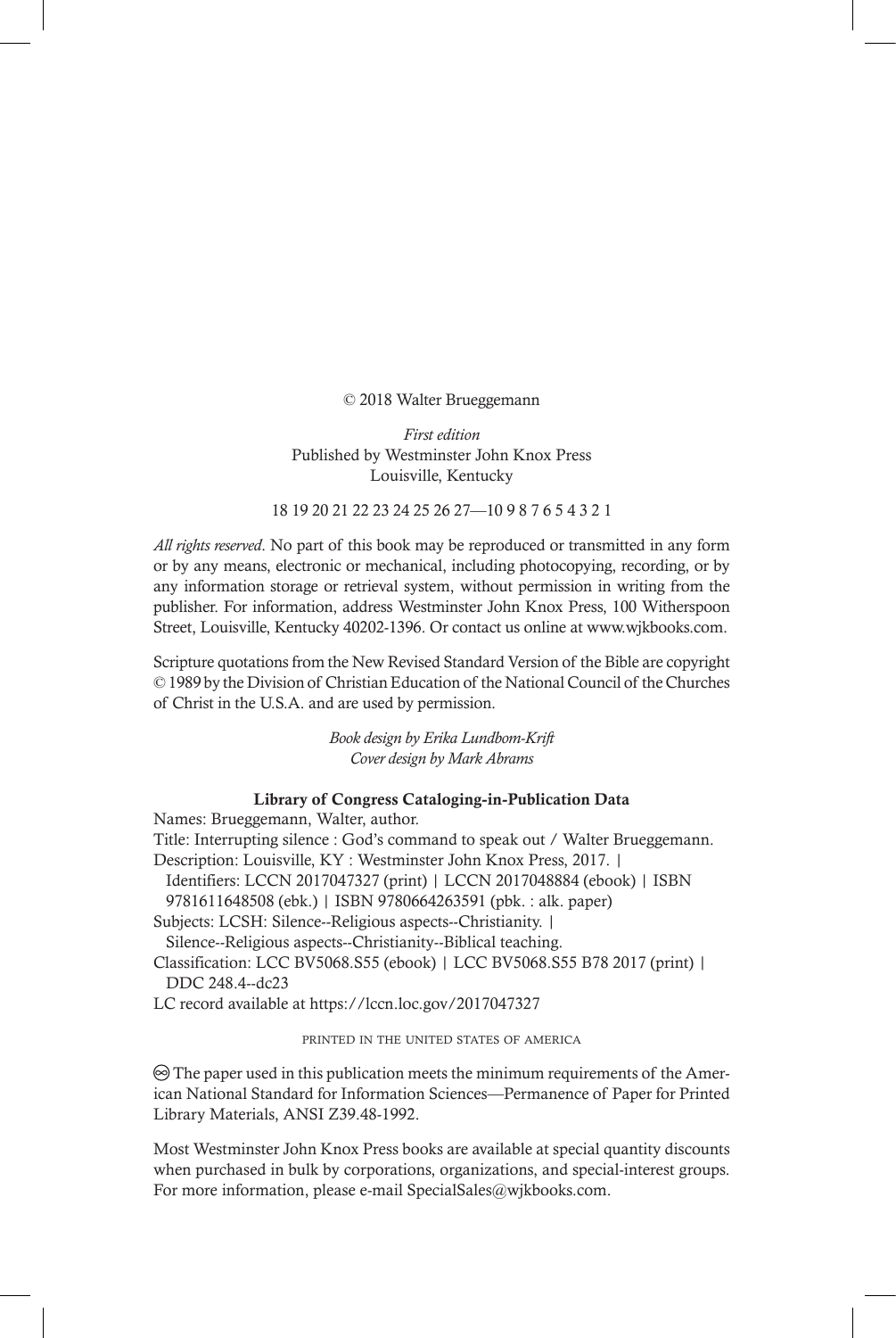*For Rolf Jacobson Carolyn Sharp Brent Strawn Christine Yoder*

*I am pleased to dedicate this book to my friends Rolf Jacobson, Carolyn Sharp, Brent Strawn, and Christine Yoder. They are among the most important voices in a younger generation of Old Testament scholars. They have been generous in giving me access to their work, their methods, and their thinking that runs well beyond my oldfashioned ways. I am grateful for their work and their friendship.*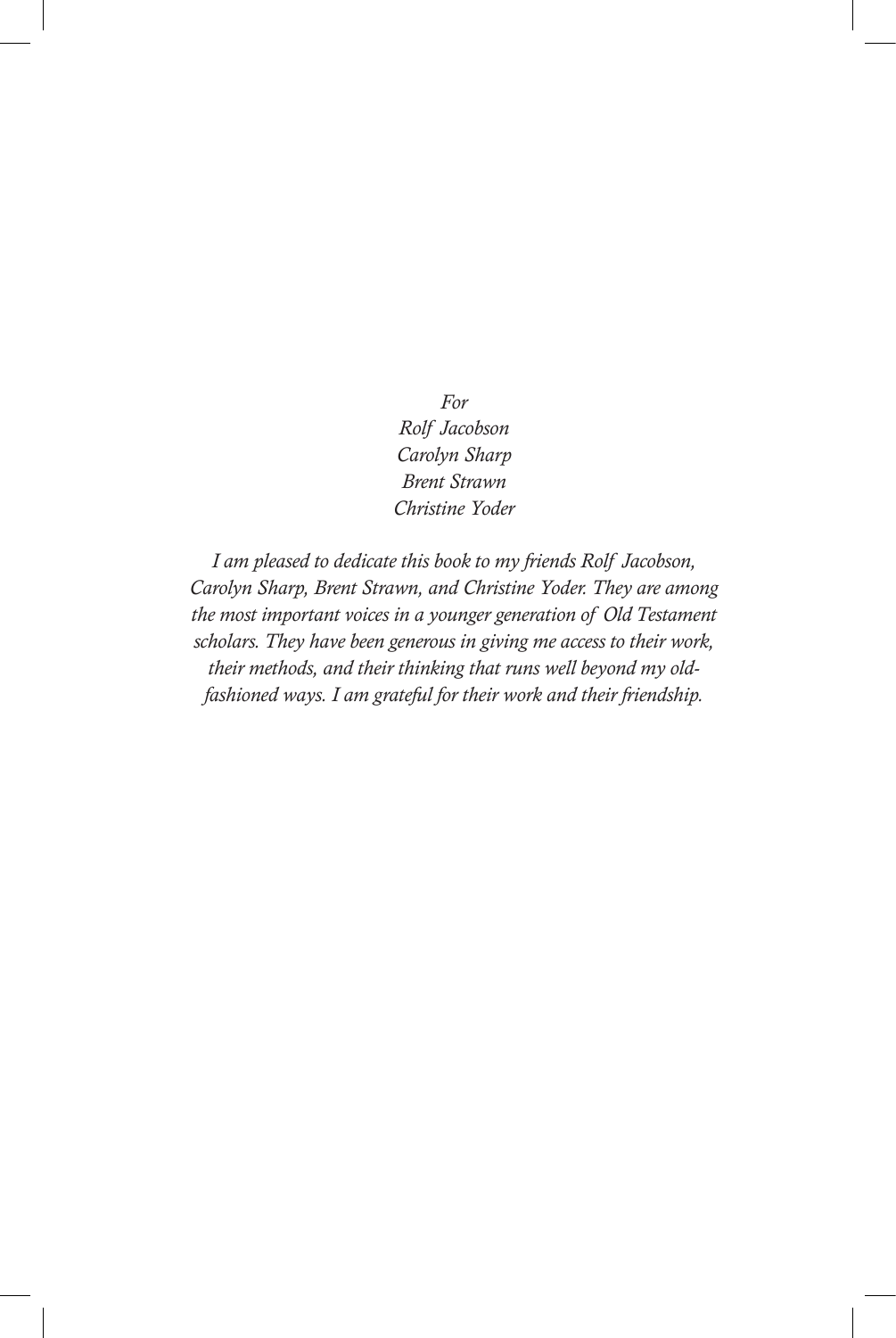# **CONTENTS**

| Acknowledgments                             |                           | ix  |
|---------------------------------------------|---------------------------|-----|
| Introduction                                |                           | 1   |
| 1. The Oppressed Break Silence Exodus 2:23  |                           | 8   |
| 2. Prophets Refuse to<br>Be Silenced        | Amos 7:13                 | 23  |
| 3. Silence Kills                            | Psalm 32:3, 5             | 36  |
| 4. Jesus Rudely Interrupted                 | <b>Mark 7:28</b>          | 46  |
| 5. Casting Out Silence                      | Mark 9:17-18              | 58  |
| 6. The Crowd as Silencer                    | Mark 10:47-48             | 71  |
| 7. Truth Speaks to Power                    | Luke 18:2-3               | 84  |
| 8. The Church as<br>a Silencing Institution | 1 Corinthians<br>14:33-35 | 97  |
| Glossary                                    |                           | 111 |
| <b>Notes</b>                                |                           | 113 |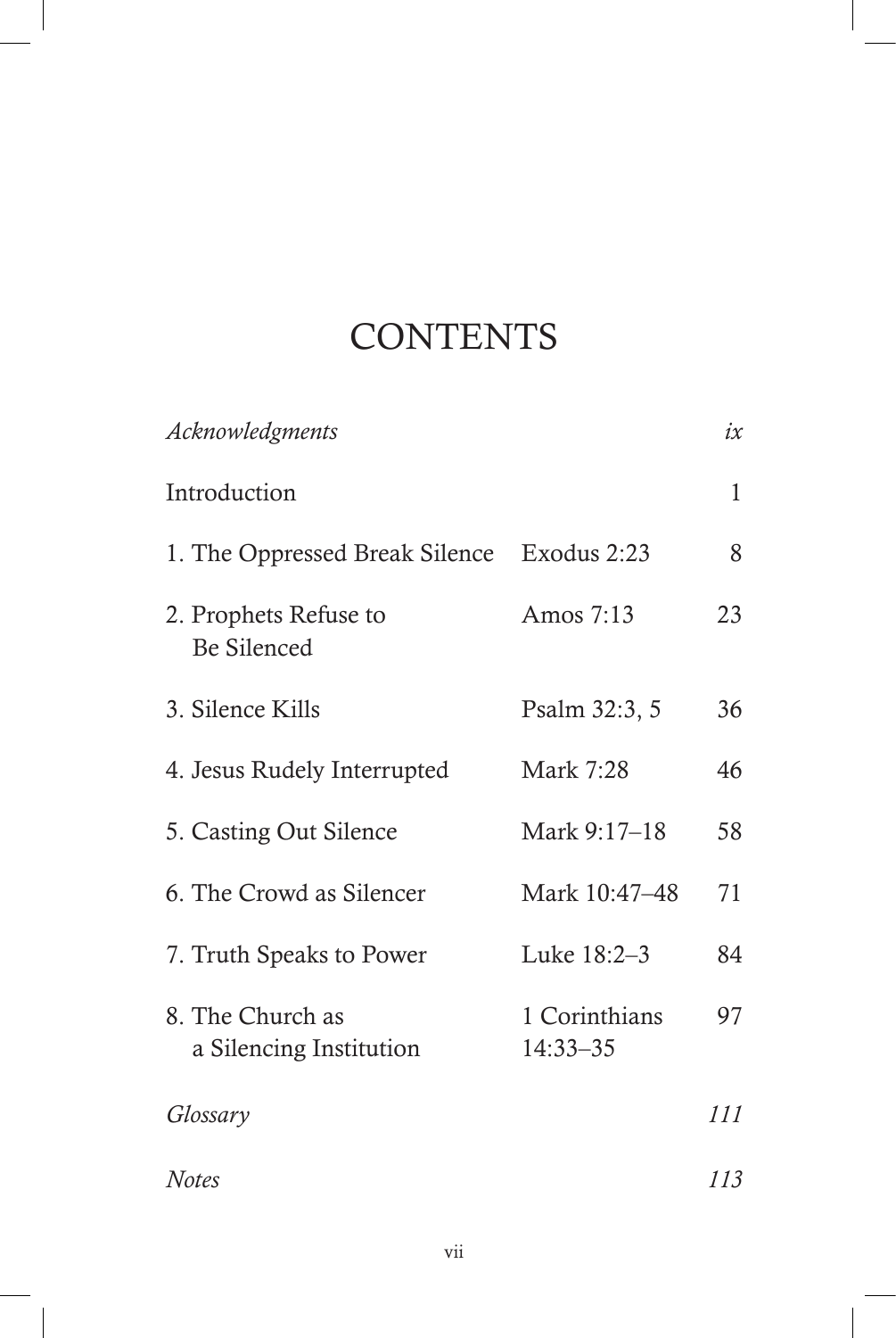## Chapter 1

# THE OPPRESSED BREAK SILENCE

*After a long time the king of Egypt died. The Israelites groaned under their slavery, and cried out. Out of the slavery their cry for help rose up to God.*

 $-$ Exod. 2:23

THE CRUCIAL DRAMA OF THE OLD TESTAMENT (AND OF the entire Bible) concerns the performance of Pharaoh, ancient Israel, and YHWH (see glossary) found in Exodus 1–15. The story begins with Pharaoh and ends with YHWH. The one constant in all parts of the story is Israel, a community that moves from slavery to emancipated possibility. The Exodus narrative is the account of how that movement happened . . . and continues to happen.

### THE STORY

The lead character at the beginning of the story is Pharaoh, king of Egypt. He might have been an actual historical character, though his identity is completely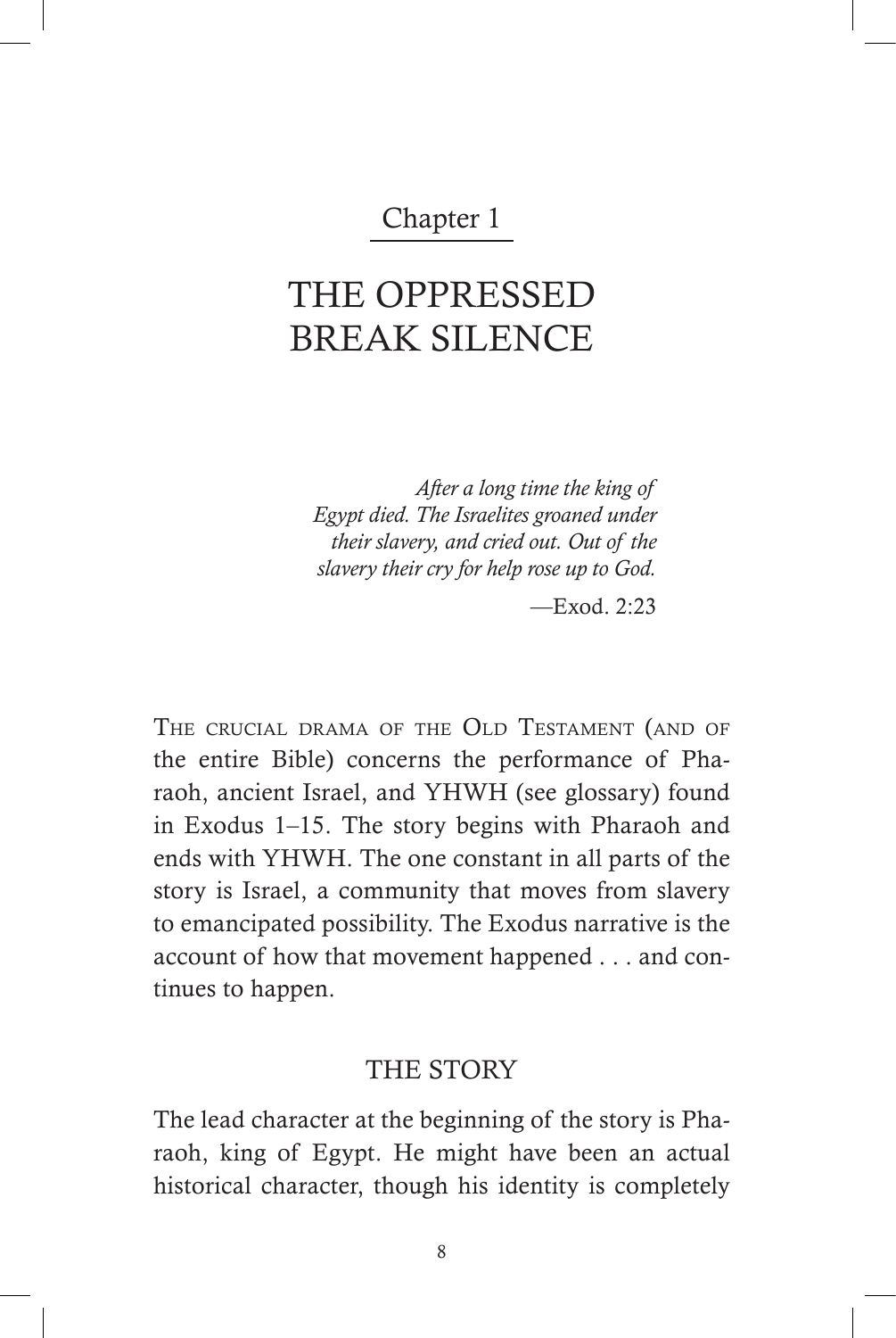elusive. More importantly, he is a metaphor or stand-in for many historical characters who successively reenact his role. On the one hand, in Egyptian lore he is taken to be a god invested with absolute authority. From that it follows that his regime is all-embracing. Nothing is possible or even imaginable beyond his reach. It also means that his absolute authority and control extend to perpetuity. There is no prospect for anything outside of Pharaoh's absolutism and nothing after it, because there is nothing after perpetuity.

He is ready to exploit cheap labor ruthlessly and without relief. His strictures against his Hebrew labor force are insistent and uncompromising. The only thing he knows to do is to impose greater demands on the slave force and higher production quotas under increasingly difficult conditions (Exod. 5). He exhibits not a hint of awareness that his labor force consists of actual, vulnerable human persons. His incessant pressure on his slave labor force is in the interest of building "store-house cities" designed to store Pharaoh's food monopoly so that he can accumulate a surplus on which all others are eventually dependent (1:11). He had the shrewd capacity to utilize his food monopoly as political leverage. His capacity to do so, however, depended on his ability to store the grain adequately, and for that he needed slave labor. Thus the character of Pharaoh, absolute to perpetuity, was committed to and dependent on a ruthless labor policy to protect and enhance his surplus, which he had at the expense of subsistence peasants.

And then, says the narrative, Pharaoh died (2:23)! His death is a contradiction of his ideology. The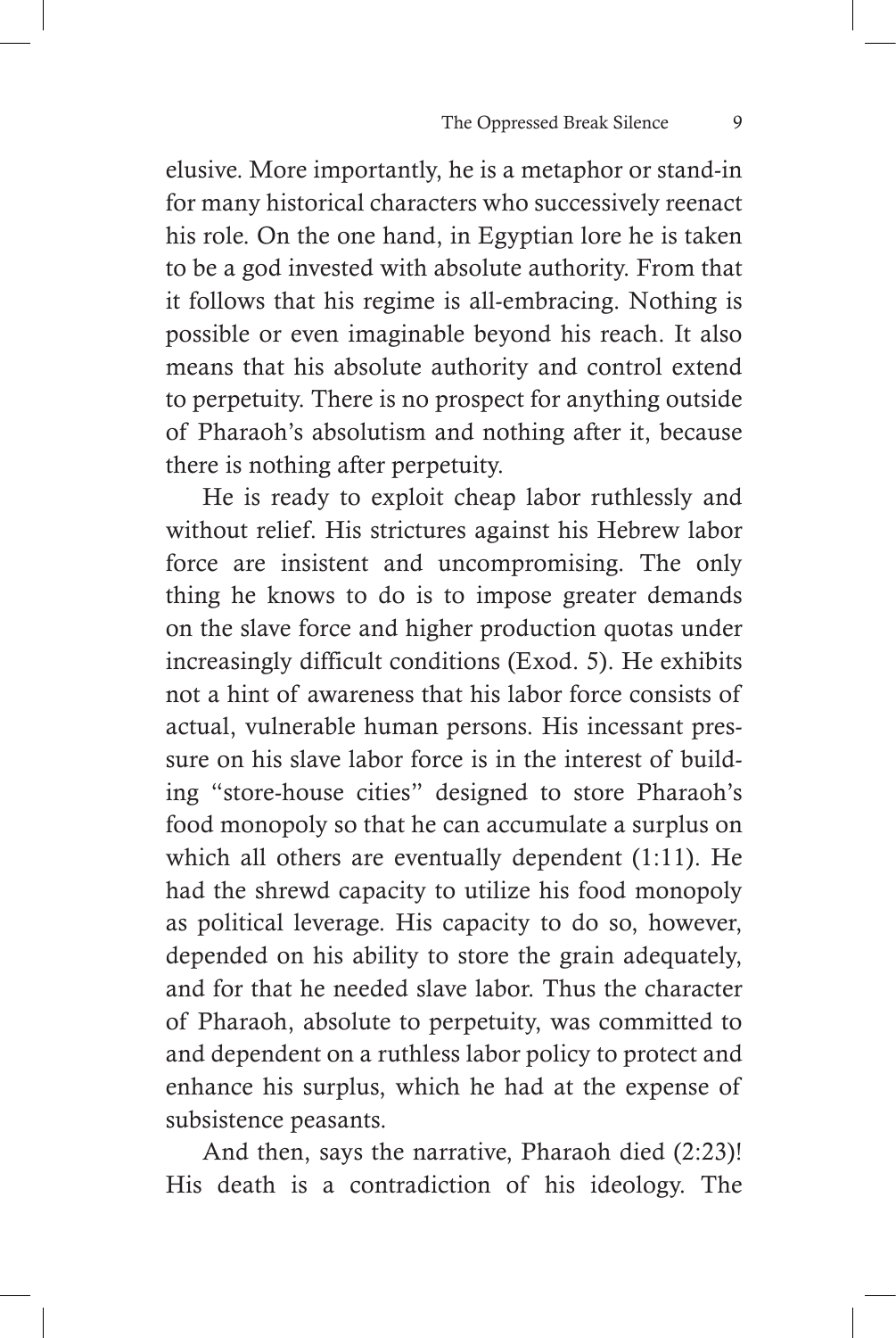ideology asserted "absolute to perpetuity." But then he died. And with his death came dramatic relief from a policy of ruthless exploitation. What had seemed absolute was not! What had been declared to perpetuity was terminated! It turned out that these claims were patently false.

The wonder of the Exodus narrative is that the role of pharaoh continues to be reperformed in many times and many places. "Pharaoh" reappears in the course of history in the guise of coercive economic production. In every new performance, the character of Pharaoh makes claims to be absolute to perpetuity; the character is regularly propelled by fearful greed; the character imposes stringent economic demands on a vulnerable labor force. And characteristically such a performance ends, exposed as false, in death. It is the insistent wisdom of the narrative, always being reperformed and reasserted, that the claim of Pharaoh is a charade. It is, in its moment, every time a powerful charade; but every time it is unsustainable: "[Then] the king of Egypt died" (Exod. 2:23). And when the king of Egypt dies and repeatedly dies in many narrative performances, every time everything becomes unglued, and we learn yet again that there is nothing absolute or perpetual about such claims by the regime.

## THE HEBREWS

When Pharaoh dies, room emerges in the story for Israel to make a formidable entry. Up until our verse 2:23 this slave community is often called "Hebrew" (1:15, 16, 19; 2:6, 7, 11, 13). The term *Hebrew* apparently is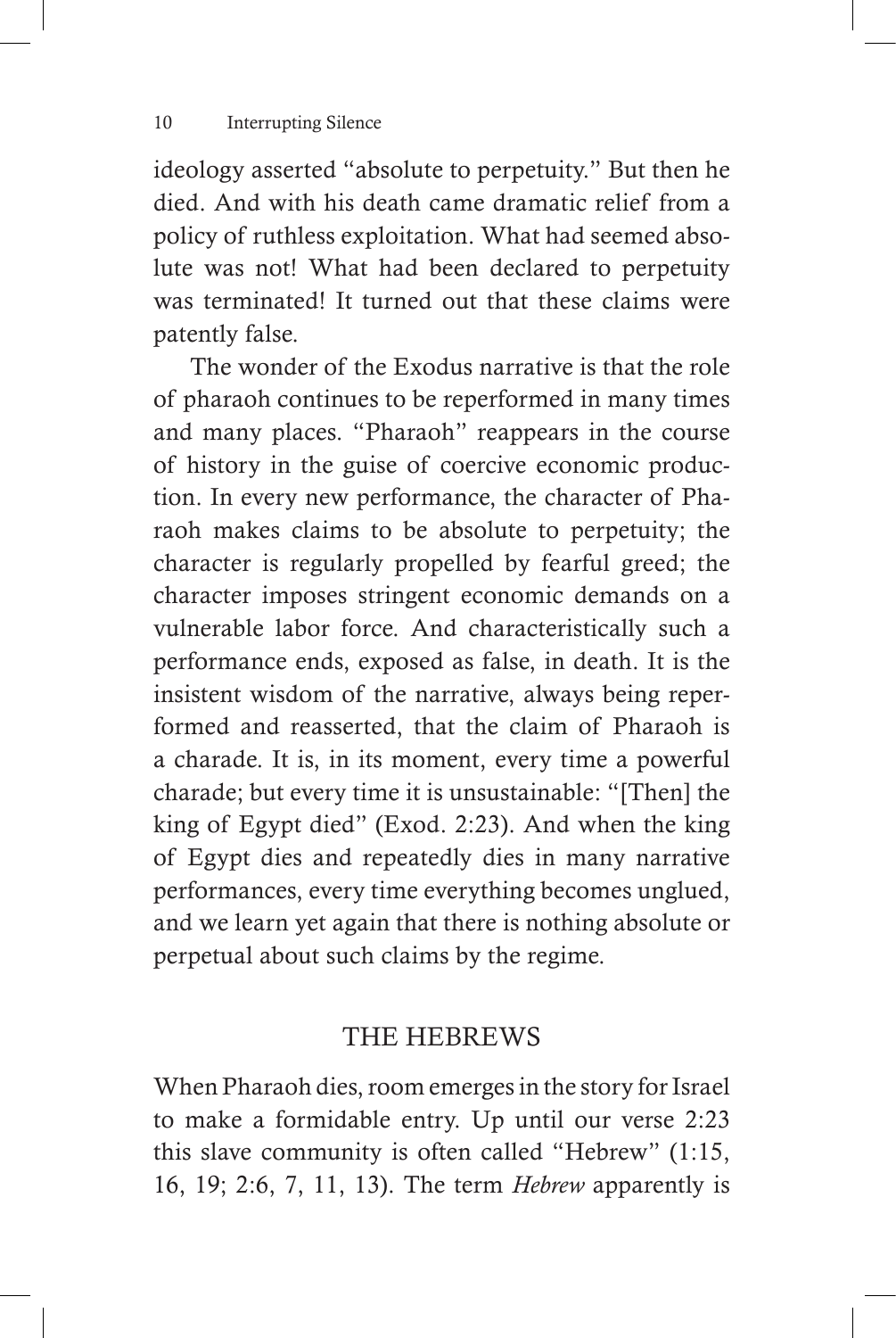a sociological one that describes a vulnerable outsider population that was repeatedly "the last hired and the first fired," people who had no legitimate membership in society and were therefore exceedingly vulnerable to the whim of the powerful. In our verse, however, and often in the narrative before our verse, in Exodus 1–2, the company of slaves is not only stylized "Hebrews," but they are called "Israelites." Thus in our verse, "the *Israelites* groaned." Whatever the sociology of the term *Hebrew*, the term *Israelite* is covenantal. Its usage situates this company of slaves in the ongoing drama of covenant with YHWH, the God of promise. This means that for this community, for those in on the sweep of the narrative, the generation present at the death of Pharaoh belonged to the ancient company of Abraham, who, propelled by promise, undertook the risk that they would arrive at the wilderness of *abundance,* at Mount Sinai, pledged to covenantal *obedience*, and eventually at the *land of promise.* All this is not told in the story, but it is assumed in the utterance of the term "Israelite" as in "the Israelites groaned."

What Pharaoh and his ilk could see were the Hebrews (as in Gen. 43:32); the Egyptians could not eat with the Hebrews because it was an "abomination."

The term *Hebrew* . . . describes a vulnerable outsider population that was repeatedly "the last hired and the first fired," people who had no legitimate membership in society and were therefore exceedingly vulnerable to the whim of the powerful.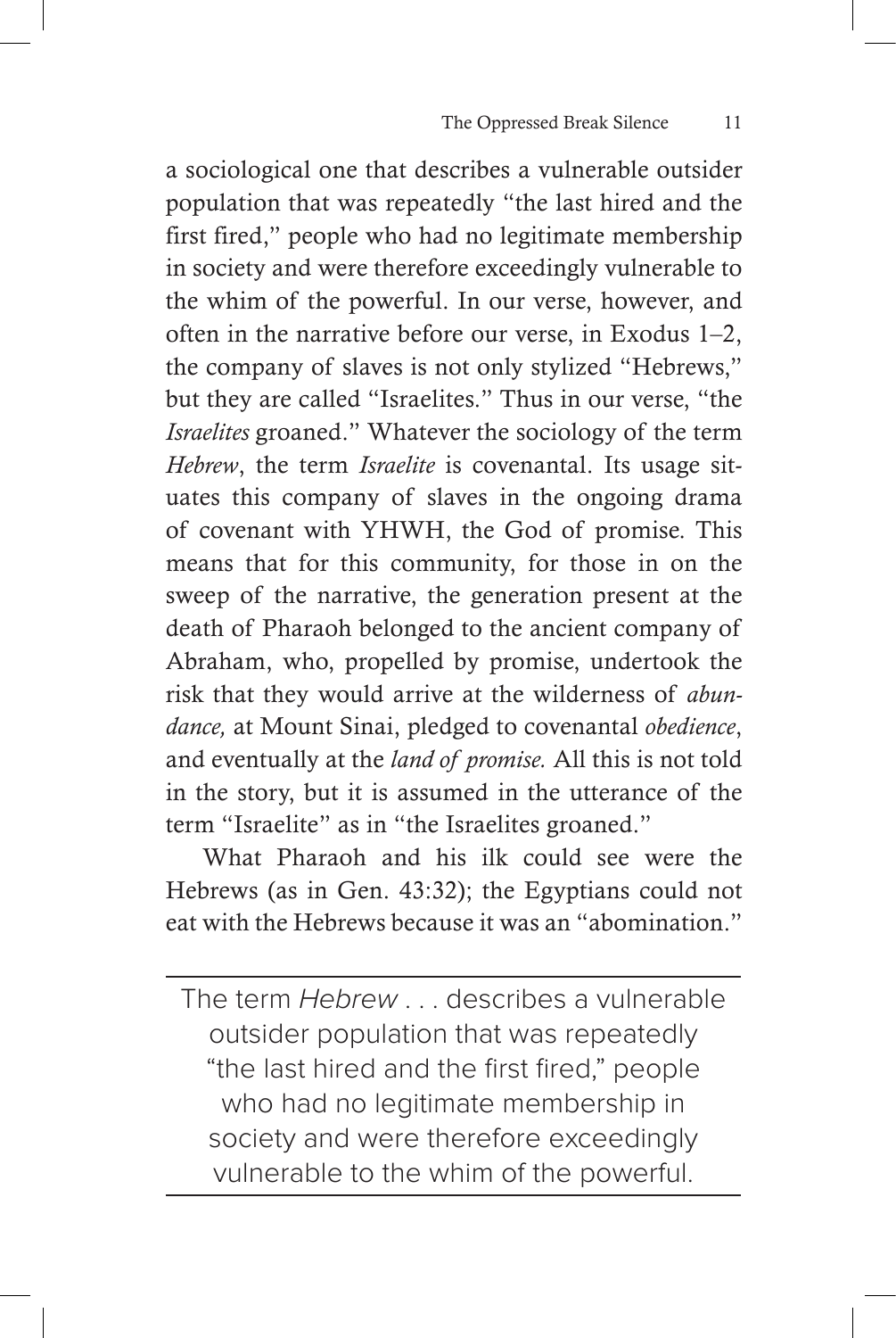What appeared in the eyes of Pharaoh to be Hebrews were in truth, as the narrative knows, Israelites marked by covenantal futures and covenantal protection.

Verse 2:23 provides a succinct summary of the story of the Israelites: "They groaned under their slavery." They had ended in helpless, forlorn slave labor in the ruthless predatory system of Pharaoh. The old Pharaoh had been friendly toward the Hebrews and welcomed them. But the new Pharaoh (who remains nameless) "did not know Joseph" (Exod. 1:8), was not bound by old friendship, and so sucked the vulnerable Hebrews into his predatory system. We are not told how that happened. But the narrative of Genesis 47:13–25, speaking not of Hebrews but of other people, suggests that it happened by inevitable and complete dependence on Pharaoh's food monopoly, which made the Hebrews, like many other people, vulnerable to Pharaoh's predation. The move from prosperity under Pharaoh to hopeless slavery was by confiscation of property and their means of production (cattle) and the accumulation of debt from which the Hebrews had no recourse except to submit to Pharaoh's system of economic greed.

Their circumstance of acute vulnerability is described as "brick making" in which the Hebrews are pressed to greater and greater production, even while they are forced to gather their own straw for such production (Exod. 5:7–13). The toil of brick making is rightly termed "hard labor." We know how hard that labor was from parallels in our own time, a process of brick making that likely has not changed from what it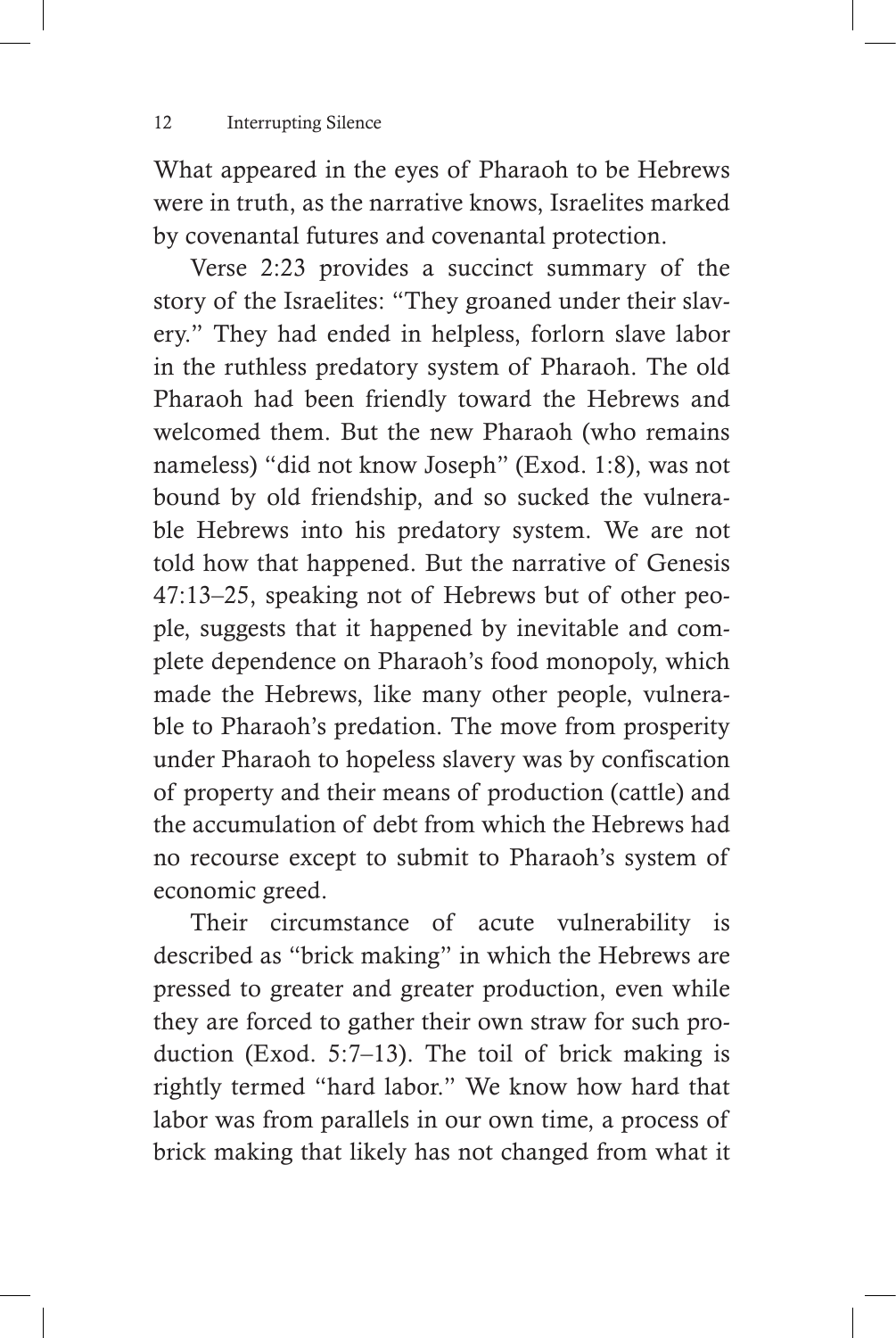was in that ancient day. Pamela Constable described the process of making bricks in contemporary Pakistan:

The kilns are remote, self-contained worlds, carpeted in thick red dust, where clay-colored figures squat all day in the sun, shaping balls of mud into bricks and setting them out in rows to dry. More than 200,000 migrant laborers work in kilns across Pakistan, earning a few hundred rupees a day. Small children squatted beside their fathers, rolling mud bricks on the quarry floor. Older boys load bricks on the little quarry donkeys, which trudged to the kilns and then trotted back to their own. Soot-streaked men shoveled coal into underground ovens, while chimneys overhead billowed trails of black smoke across the pale dawn sky. The kiln families live in encampments of brick huts beside the quarries, cut off from schools and shops. Most eventually borrow money from the owners and become permanently indebted.<sup>1</sup>

The status of being permanently indebted is by design in that system. Those who owed Pharaoh an unpayable debt were fated to work forever at the demand of Pharaoh. Indeed, when we consider permanent indebtedness of many people in our own predatory economic system, we can see how the drama of Egypt is endlessly reperformed.

The endless reach of the power of debt in contemporary Pakistan eventually dehumanizes and reduces to hopelessness and helplessness:

Many never earn enough to leave. If they move to a new kiln, their debt moves with them. "It can stay with you for life, like a pair of invisible handcuffs," one worker told me. Kiln work is hot and dangerous, and many workers have old burn marks on their arms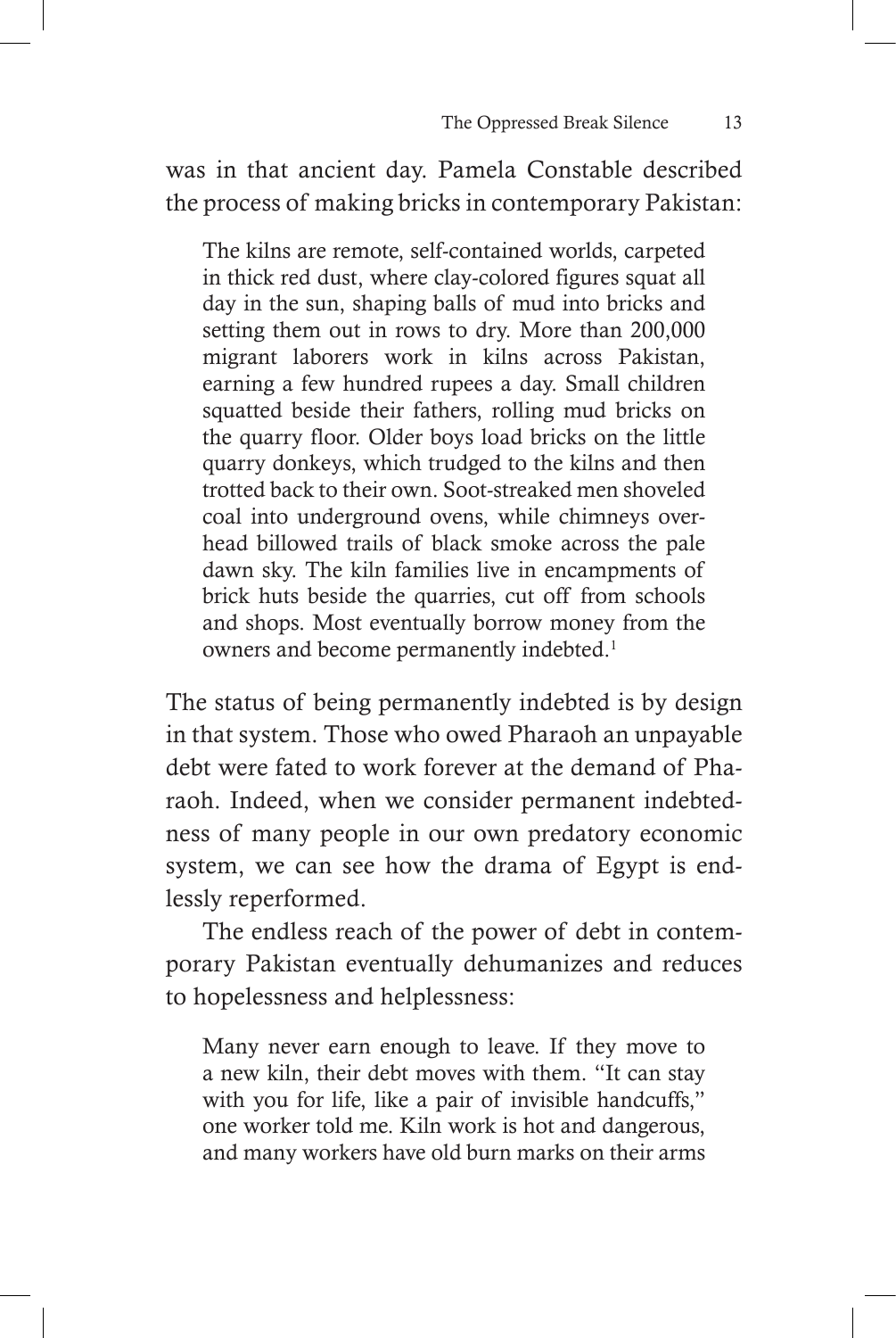and legs. But there is another horrifying hazard that some willingly risk in their desperation to get out of debt: selling their kidneys in the clandestine organ trade.2

For good reason the slaves were reduced to despair and therefore to silence. At most they could quarrel among themselves, but never emit a peep against the regime, for that was too much to dare (Exod. 5:20–21).

In order to grasp the depth of pharaonic enslavement we must reflect on what surely must have happened to those who were hopelessly locked into the debt system of Pharaoh and who knew that there is no exit from pharaonic enslavement. We can imagine that as Hebrews they eventually forfeited their self-consciousness and their historical identification. Many of them must have lived in unrelieved despair and submitted without resilient possibility, finally going through endless motions of brick making without any future at all. Surely they were indeed tired of living, if not scared of dying, and they saw that every day of work left them deeper in debt and without recourse of any kind. Thus, Hebrews without right or prospect is exactly what the predatory economy of Pharaoh required. For good reason the slaves were reduced to despair and therefore to silence. At most they could quarrel among themselves but never emit a peep against the regime, for that was too much to dare (Exod. 5:20–21).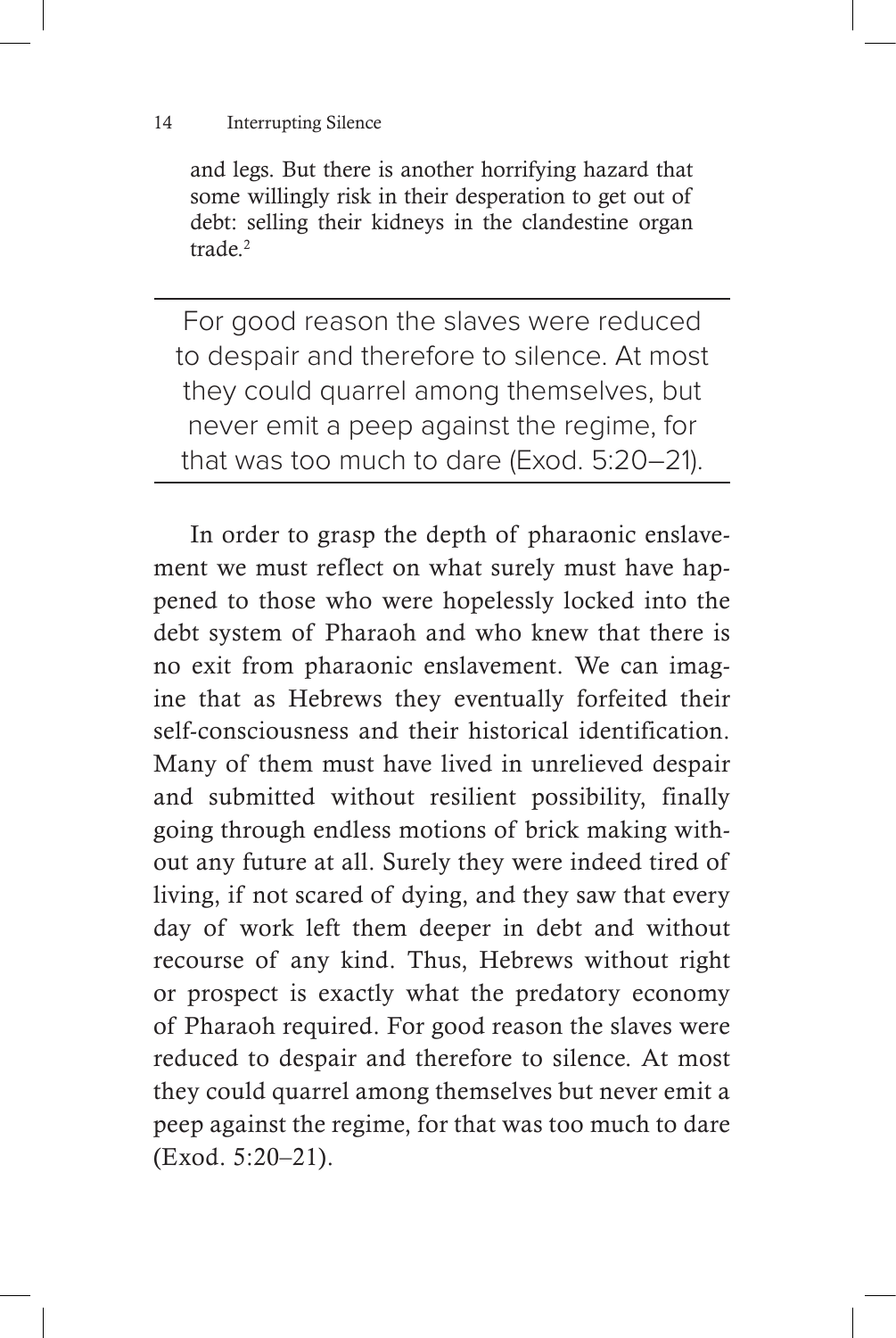#### THE SLAVES GROANED

But then he died! The unimaginable happened! The kingpin of predation was gone! He lasted, in the biblical narrative, from Exodus 1:8 to 2:23; it must have seemed an eon to the slaves. When such a brutal predator dies, something of the system of predation dies with him, and new possibilities become imaginable. This moment of Pharaoh's death is a pivotal moment in the biblical story. Indeed, it is a pivotal moment in the history of the world. It is always a pivotal moment in the history of the world when a pharaoh dies. Because what happens is that "the Hebrews" are able to remember and compute the truth that they are "Israelites." And their status as "left-behind" Hebrews is abruptly moved to a re-embrace of their true status as Israelites. Thus in our verse it is not the Hebrews who cried out but the Israelites. It is a moment, in the rhetoric of critical theory, when the victims become conscious, when the slaves become aware that they may be actors in their own history and agents of their own future. Until this moment the Hebrew victims had no consciousness, no sense of being subject, no capacity to be agent. The move to embrace the identity of Israelite is indeed naive, but that naiveté becomes the origin and foundation of thinking critically about history and about one's place in it. Everything depended on that moment of coming to consciousness. The cry and the groan are the beginning of that process that eventuated in a departure from Pharaoh's system.

All of this is accomplished in the terse statement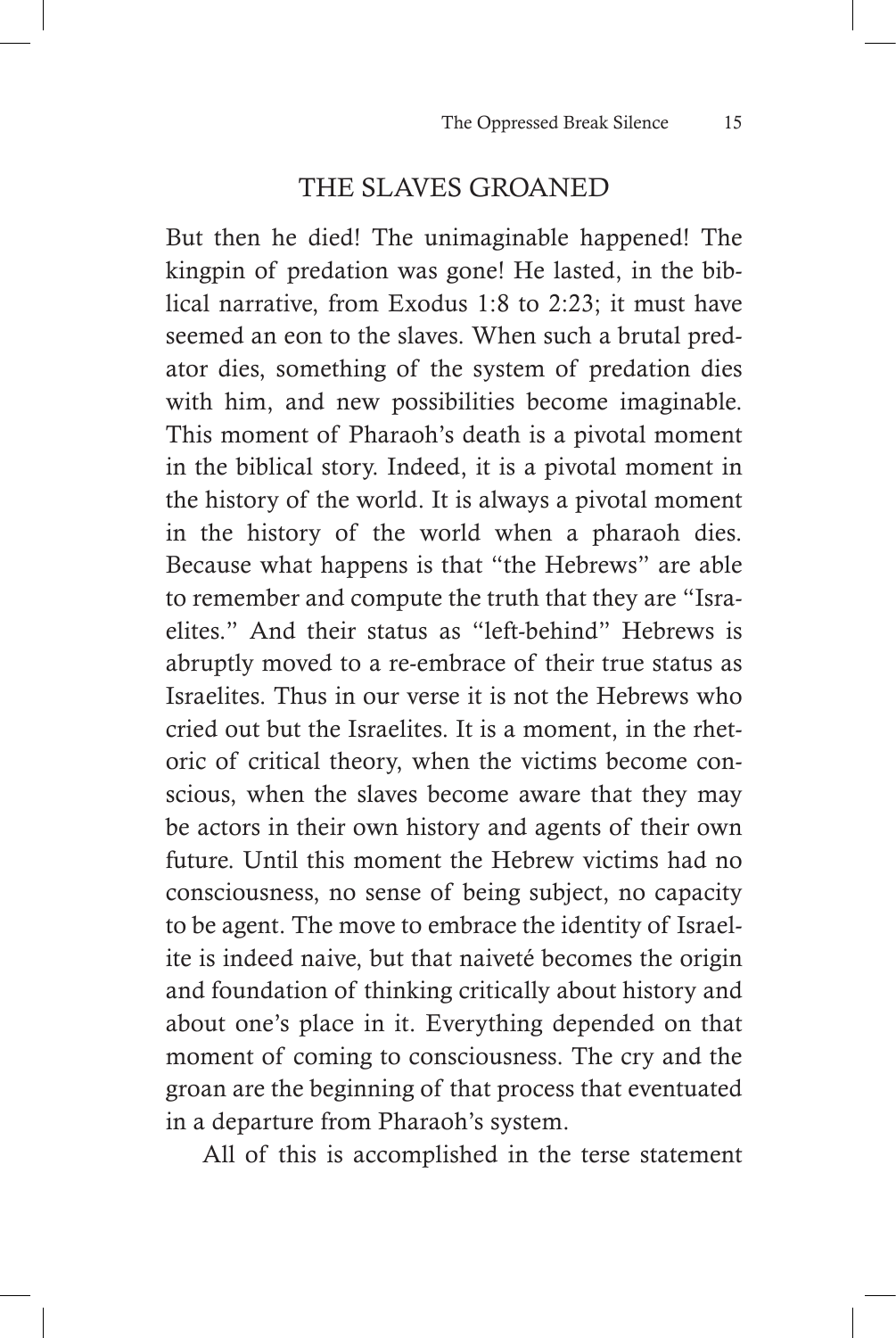"The Israelites groaned under their slavery, and cried out" (Exod. 2:23). They announced their presence in history. They brought their suffering and pain to speech, thereby asserting that such suffering as their work in the kilns and such pain as perpetual debt are not normal. In that instant, they entertained, as they had been unable to do before, the possibility that alternative ways of existence are available, ways that were not available as long as Pharaoh was absolute and perpetual, for his ways are the ways of imposed silence.

The cry that breaks the silence is the sound of bodies becoming fully aware of what the predatory system has cost and being fully aware as well that it can be otherwise. Antonio Gramsci asserts that this moment of consciousness by the victim is "the small door through which Messiah may enter."3 It is a door, an access point that had not been heretofore available (see Rev. 3:20). It is, to be sure, a small door. The erstwhile Hebrew slaves have little chance of such a historical possibility. The vulnerable indebted always have only a little chance, but it is a chance! The messiah who comes is alternative historical possibility that arises from outside the closely administered system of brutalizing silence. Gramsci is thinking critically, not theologically, and certainly not christologically. In biblical context*,* however, the messiah who comes is exactly a human agent of divine alternative, of whom in the Bible there are many: Moses, Samuel, David, Elijah, Cyrus, and eventually Jesus. But history does not depend alone on the biblical inventory of messiahs. In our own time, that small door of historical alternative has been entered by Gandhi, Mandela, Walesa, Havel, Mao, King,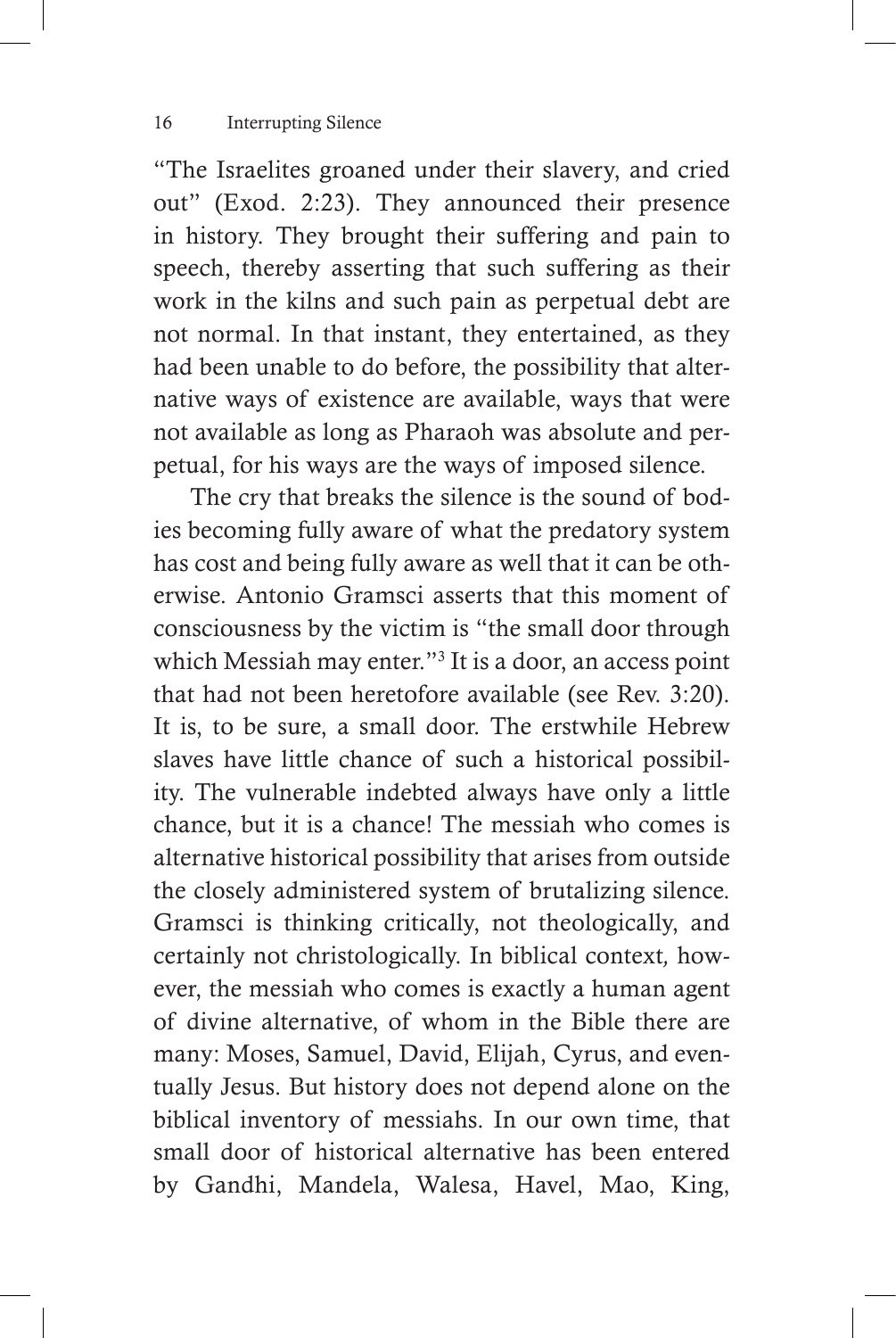Gorbachev, and a host of others who have generated historical possibility where none existed.

The cry and groan of the Hebrew slaves was not aimed in any particular direction, not addressed to anyone. It was more generic and amorphous, simply the out-loud disclosure of the unbearable. That declaration of the unbearable is an act of hope. Pharaoh did not care that the slaves suffered (nor does any pharaoh). He assumed that their suffering was simply part of the proper fate of the economically failed. Pharaoh could tolerate their suffering and pain. What he could not tolerate was the voicing of suffering and pain because the voicing sets the juices of alternative in motion. The voicing mobilized the attention and energy of the ones who had no voice. For that reason, Pharaoh is the indispensable, uncompromising silencer who prevents the Hebrews from mobilizing their imaginations and from summoning any would-be ally from beyond.

In this moment of cry and groan the silence is broken, and the silencer is denied. The silence system has failed. Human bodily sounds are made. And with them begins the historical process that ends in "exit" (exodus) and emancipation. All of that is evoked by the wretched breaking of silence. The brutalizing power from above, the royal enforcer of silence, is defeated!

### GOD HEARD

Only now, only belatedly, YHWH enters the narrative. The key mode of YHWH in the narrative up to this point is one of *absence.* For two chapters YHWH has been noticeably nonparticipatory. God did indeed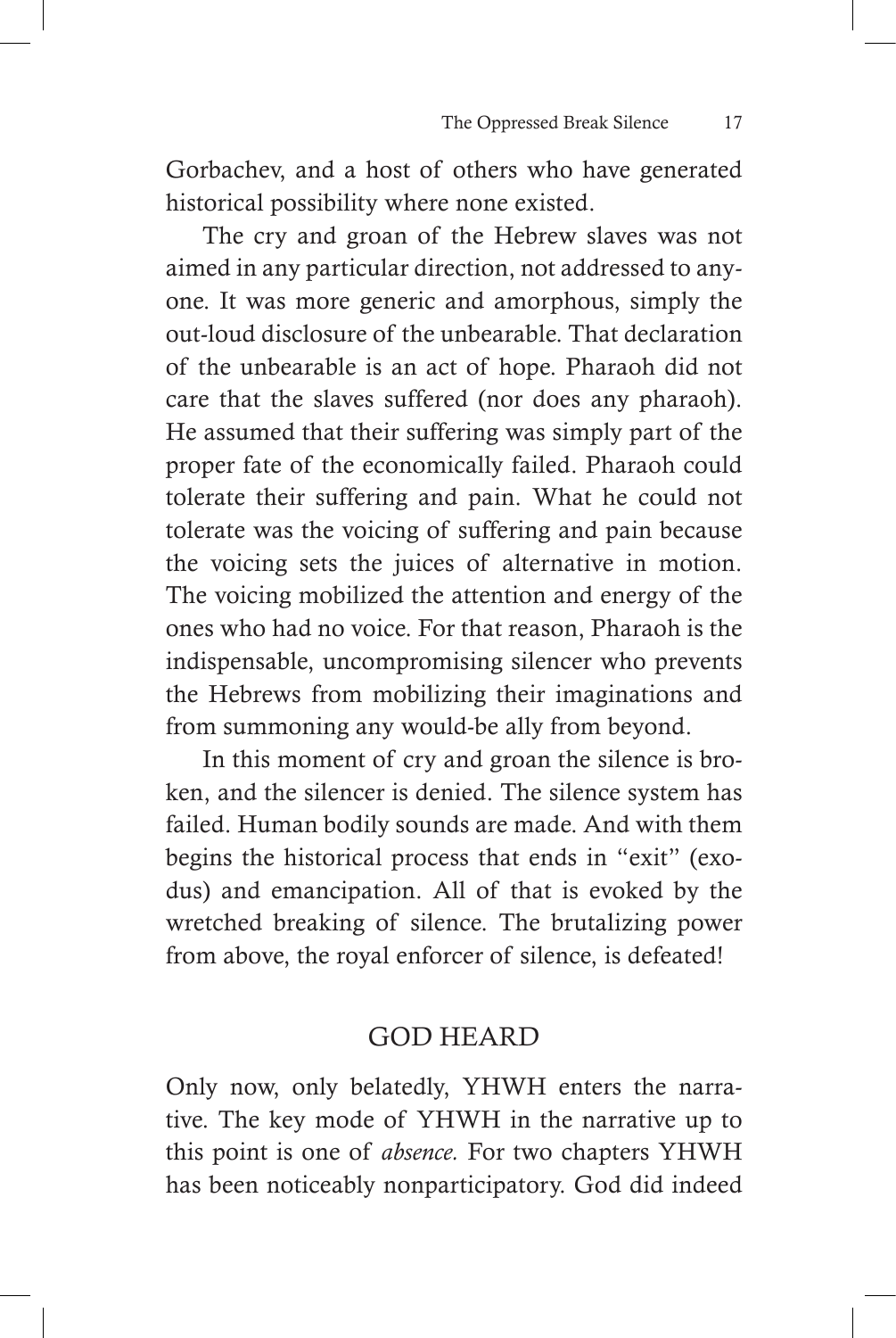"deal well" with the midwives in Exodus 1:20. But that was all surreptitious. Only now does YHWH heed the small door of the cry of the slaves to enter the narrative. Only now, after the cry becomes vigorous, does YHWH become aware of the unbearable situation generated by Pharaoh. That, however, is how the predatory system chooses to work: "Without God everything is possible." Because the slave master is "without God," Pharaoh finds everything possible. Pharaoh finds abuse and exploitation possible. Pharaoh finds accumulation, monopoly, and violence possible because there is no check on Pharaoh's surging autonomy. That is how it is among us. The predatory system has practiced permanent indebtedness without check or restraint and can proceed in pharaonic, uncaring, unnoticing relentlessness.

But then, the silence is broken. The groan is sounded. The cry is uttered. The predatory system is dislocated. The absolutism and perpetuity of Pharaoh are abruptly subverted.

YHWH turned out to be a magnet that drew and continues to draw the cries and groans of the helpless, vulnerable, and indebted who move to YHWH's festival-generating mercy.

At long last God heard! The Hebrew-Israelites who find voice had not addressed YHWH. As Hebrews they had been numbed to amnesia; they did not know the name of any messiah who might enter because they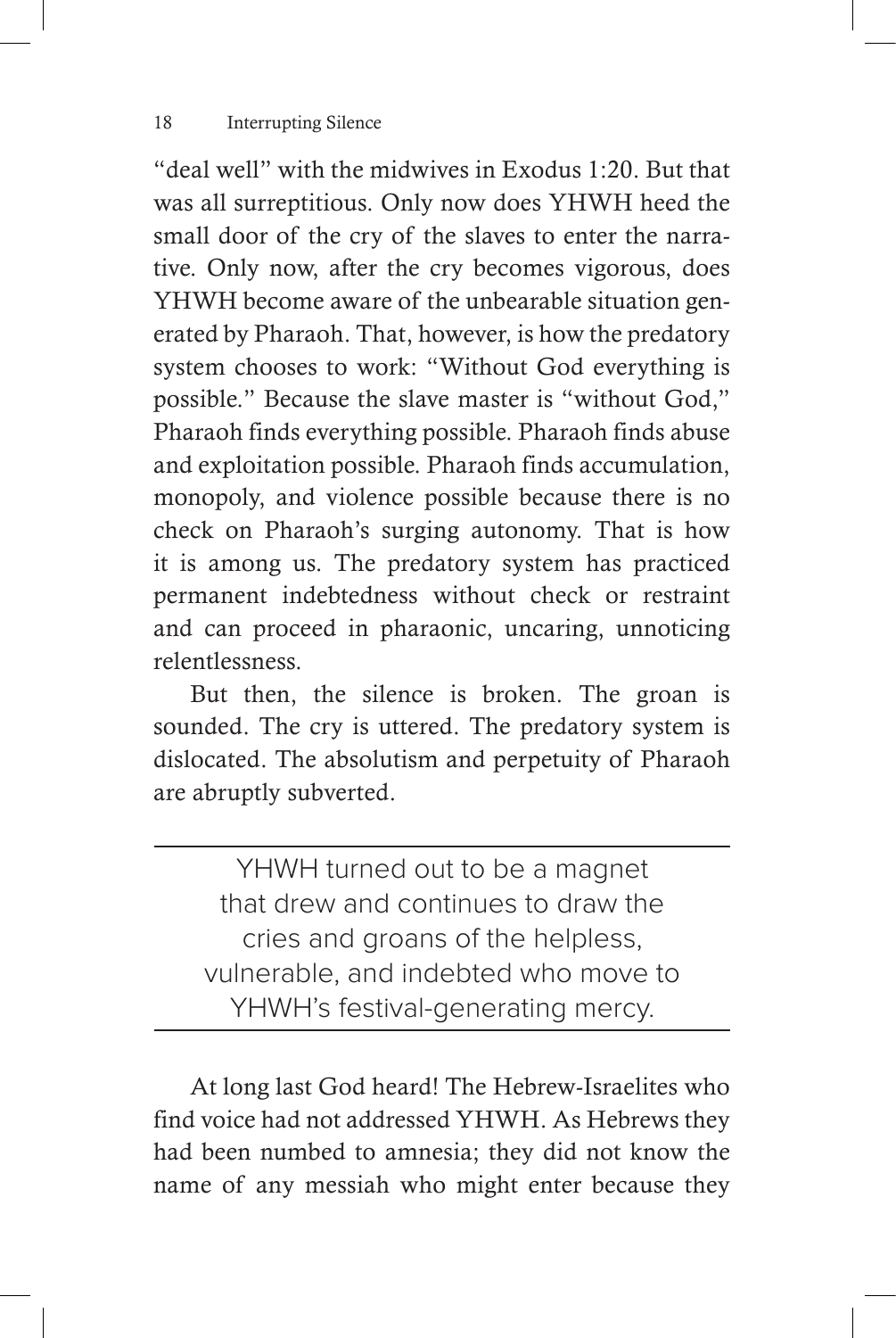did not know of any possible small door. Unbeknownst to them, their groan and cry created that door.

Their cry, not directed by them, "rose up to God" (Exod. 2:23). Their cry, without any direction from those who cried, knew where to go. The cry understood that its proper destination was the ear of YHWH, for YHWH turned out to be the listener. More than that, YHWH turned out to be a magnet that drew and continues to draw the cries and groans of the helpless, vulnerable, and indebted who move to YHWH's festivalgenerating mercy. As a result of the arrival of the cry at the attentiveness of YHWH, YHWH in the text is given a full share of responsive verbs:

*God heard*: The cry does not float off into empty space, but initiates a dialogue that evokes holy power and holy resolve.

*God saw*: In the later utterance of Israel's lament over destroyed Jerusalem the poet will ask,

Is it nothing to you, all of you who pass by? Look and see if there is any sorrow like my sorrow, which was brought upon me. (Lam. 1:12)

And here in our narrative long before, those who groan and cry ask generically about their unbearable burden, "Is it nothing to you?" And here we get an answer. Their cry is not "nothing." This is the God who looks and sees and takes in the sorrow.

*God knew*: Our translation says, "God took notice" (2:25). But God "knew." God recognized who was speaking. A textual variant, moreover, permits more: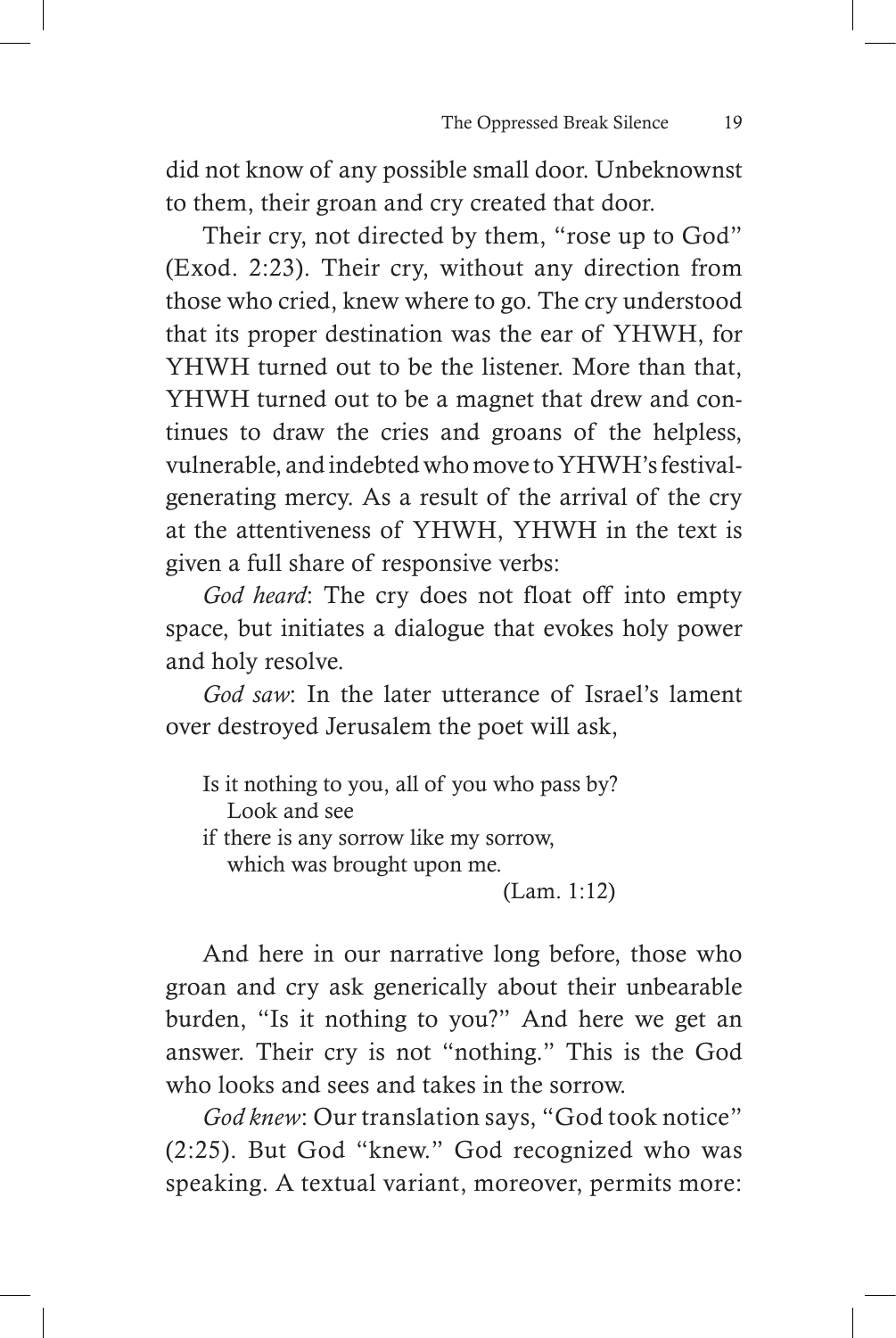"God knew *them*." God recognized the Hebrew slaves who, only as they cried out, could be seen and known as Israelites. God recognized that these were folk God had already known. These are not strangers to God, but they were not and could not be recognized by God until their self-announcement via groan and cry.

*God remembered*: Because God heard, saw, and knew (them), God remembered that this moment of engagement was not de novo. It was rooted in the memory of the God of Genesis. Imagine that! The sound of slaves groaning reminded YHWH of the old ancestors Abraham, Isaac, and Jacob, each of whom in failed circumstance had relied on God's inexplicable gift of a future by means of an inexplicable heir.

And now this company without voice in pharaonic circumstance relies on that same gift. This moment of engagement carries the identification of slaves who cry and groan back to the old carriers of God's promise. Jon Levenson early on has protested against the appropriation of this narrative for liberation movements beyond Jews.4 And surely Jews have first claim on the narrative of emancipation. It requires no illicit imagination, however, to see that the narrative process of identifying those who cry and groan with the promise carriers readily moves into other contexts with other peoples. This God has a wide horizon, and so a much wider population of those who cry and groan have found the text to be compelling for themselves as well. In such an oft-replicated circumstance, the text endlessly reiterates the assurance of YHWH: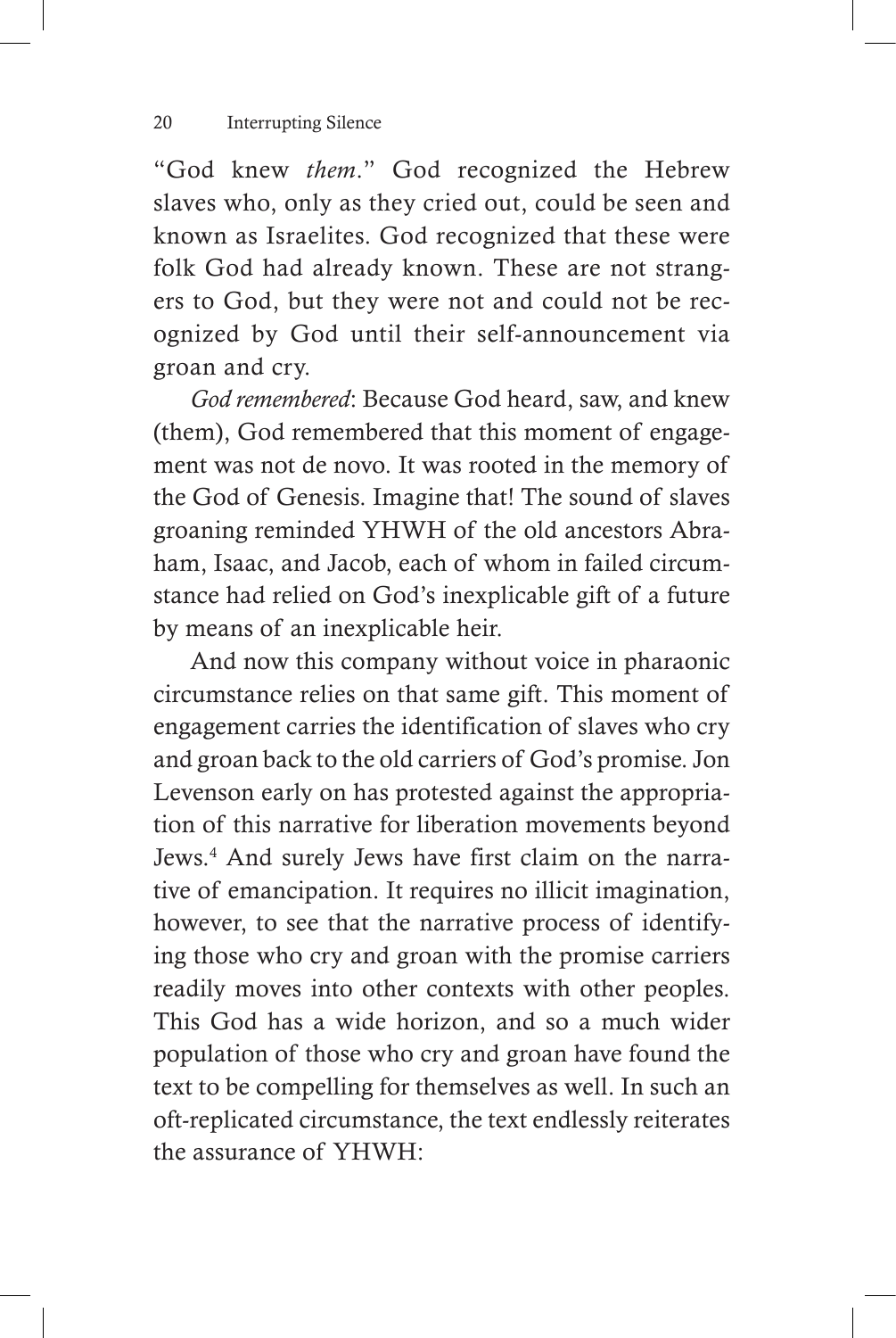"I have observed the misery of my people who are in Egypt; I have heard their cry on account of their taskmasters. Indeed, I know their sufferings, and I have come down to deliver them from the Egyptians, and to bring them out of that land to a good and broad land, a land flowing with milk and honey, to the country of the Canaanites, the Hittites, the Amorites, the Perizzites, the Hivites, and the Jebusites. The cry of the Israelites has now come to me. I have also seen how the Egyptians oppress them." (Exod. 3:7–9)

The bondaged nobodies are now situated in the covenantal story of unconditional promises, the assurance that they will be led to the land of well-being. The Hebrews have become Israelites, carriers of the promises of God. Thus God, in our verse, moves from *absence* to *notice* to *recognition* to *promise*. It is all triggered, however, not by YHWH's faithful will but by the cry that breaks the totalism of Pharaoh. It is the cry, the daring assertion of unbearable suffering, that transposes Hebrews into Israelites. Pharaoh prefers silence that keeps Hebrews hopeless slaves who know nothing except hard labor. But the cry makes Pharaoh's preference null and void. It is no wonder that the initial cry of the slaves ends in the exuberant singing and dancing of Miriam:

"Sing to the LORD, for he has triumphed gloriously; horse and rider he has thrown into the sea." (Exod. 15:21)

It is the silence-breaking cry that begins the process that turns pain into joy.